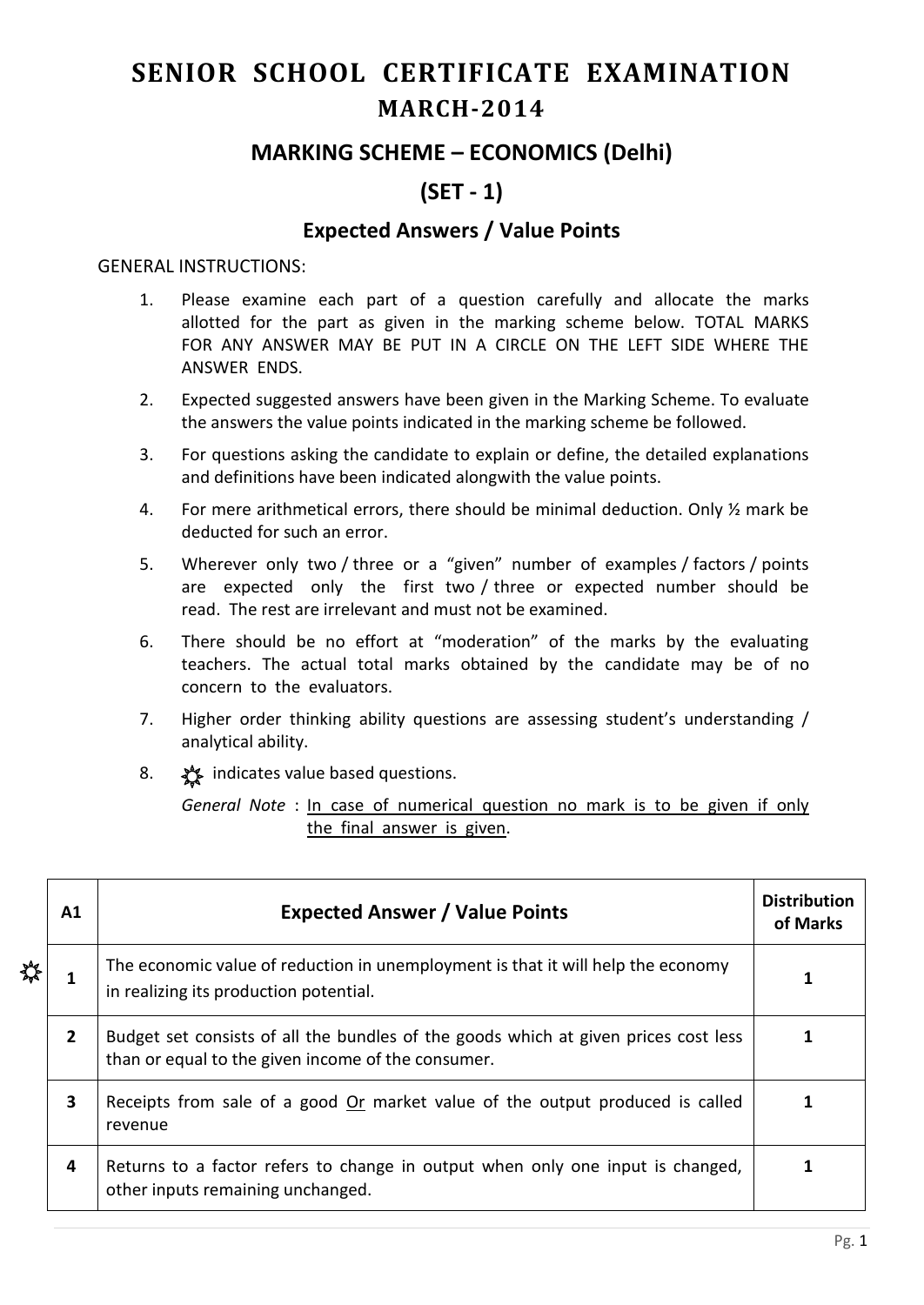| 5                       | If in an oligopoly market firms produce homogeneous products, it is called perfect<br>oligopoly.                                                                                                                                                                                                                                                                   | $\mathbf{1}$      |
|-------------------------|--------------------------------------------------------------------------------------------------------------------------------------------------------------------------------------------------------------------------------------------------------------------------------------------------------------------------------------------------------------------|-------------------|
| 6                       | For whom to produce means that who will buy the goods and services produced.<br>Clearly, those who have income will be able to buy. So, the problem amounts to<br>how the national income is distributed in an economy.                                                                                                                                            | 3                 |
| $\overline{\mathbf{z}}$ | $E_p = \frac{P}{Q} \times \frac{\Delta Q}{\Delta P}$<br>$-1 = \frac{9}{18} \times \frac{\Delta Q}{1}$<br>$9 \times \Delta Q = -18$                                                                                                                                                                                                                                 | 1<br>$\mathbf{1}$ |
|                         | $\Delta Q = -2$                                                                                                                                                                                                                                                                                                                                                    | $\frac{1}{2}$     |
|                         | Consumer will buy Q + $\Delta Q$ = 18+ (-2) = 16 units                                                                                                                                                                                                                                                                                                             | $\frac{1}{2}$     |
|                         | (No marks if only the final answer is given)<br>When MR < AR, AR falls                                                                                                                                                                                                                                                                                             |                   |
| 8                       | When $MR = AR$ , AR is constant<br>When MR > AR, AR rises                                                                                                                                                                                                                                                                                                          | 3                 |
|                         | <b>OR</b>                                                                                                                                                                                                                                                                                                                                                          |                   |
|                         | When TC rises at a decreasing rate, MC falls.                                                                                                                                                                                                                                                                                                                      |                   |
|                         | When TC rises at an increasing rate MC rises.<br>When TC rises at a constant rate MC is constant.                                                                                                                                                                                                                                                                  | 3                 |
| 9                       | AFC falls continuously as output is increased.                                                                                                                                                                                                                                                                                                                     | $\mathbf{1}$      |
|                         | It is because, even when output is increased TFC remains unchanged.                                                                                                                                                                                                                                                                                                | $\overline{2}$    |
|                         | (Diagram not required)                                                                                                                                                                                                                                                                                                                                             |                   |
| 10                      | When there are only a few firms in the market, it is likely that each firm has some<br>knowledge as to how its rivals operate. Each firm expects reactions from the rival<br>firms. Therefore, each firm in deciding price and output, takes into account the<br>expected reactions by the rival firms. In this way the firms are interdependent on<br>each other. | 3                 |
| 11                      | Assuming that the only two goods the consumer consumes are X and Y, the<br>conditions of equilibrium are :                                                                                                                                                                                                                                                         |                   |
|                         | (1) $\frac{MU_x}{P_x} = \frac{MU_y}{P_y}$                                                                                                                                                                                                                                                                                                                          | 1                 |
|                         | (2) MU falls as more is consumed                                                                                                                                                                                                                                                                                                                                   | $\frac{1}{2}$     |
|                         | <b>Explanation : (1)</b> Suppose $\frac{M U_x}{P_x} > \frac{M U_y}{P_y}$ . The consumer will not be in equilibrium                                                                                                                                                                                                                                                 |                   |
|                         | because per rupee MU of X is greater than per rupee MU of Y. This will induce the                                                                                                                                                                                                                                                                                  |                   |
|                         | consumer to buy more of X by reducing expenditure on Y. It will lead to fall in MUx<br>and rise in MUy. This will continue till $\frac{MU_x}{P_x} = \frac{MU_y}{P_y}$ .                                                                                                                                                                                            | $\overline{2}$    |
|                         | (2) Unless MU falls as more of a good is consumed the consumer will not reach                                                                                                                                                                                                                                                                                      |                   |
|                         | equilibrium.<br>(Explanation based on $\frac{MU_x}{P_x} < \frac{MU_y}{P_y}$ is also correct.)                                                                                                                                                                                                                                                                      | $\frac{1}{2}$     |
|                         |                                                                                                                                                                                                                                                                                                                                                                    |                   |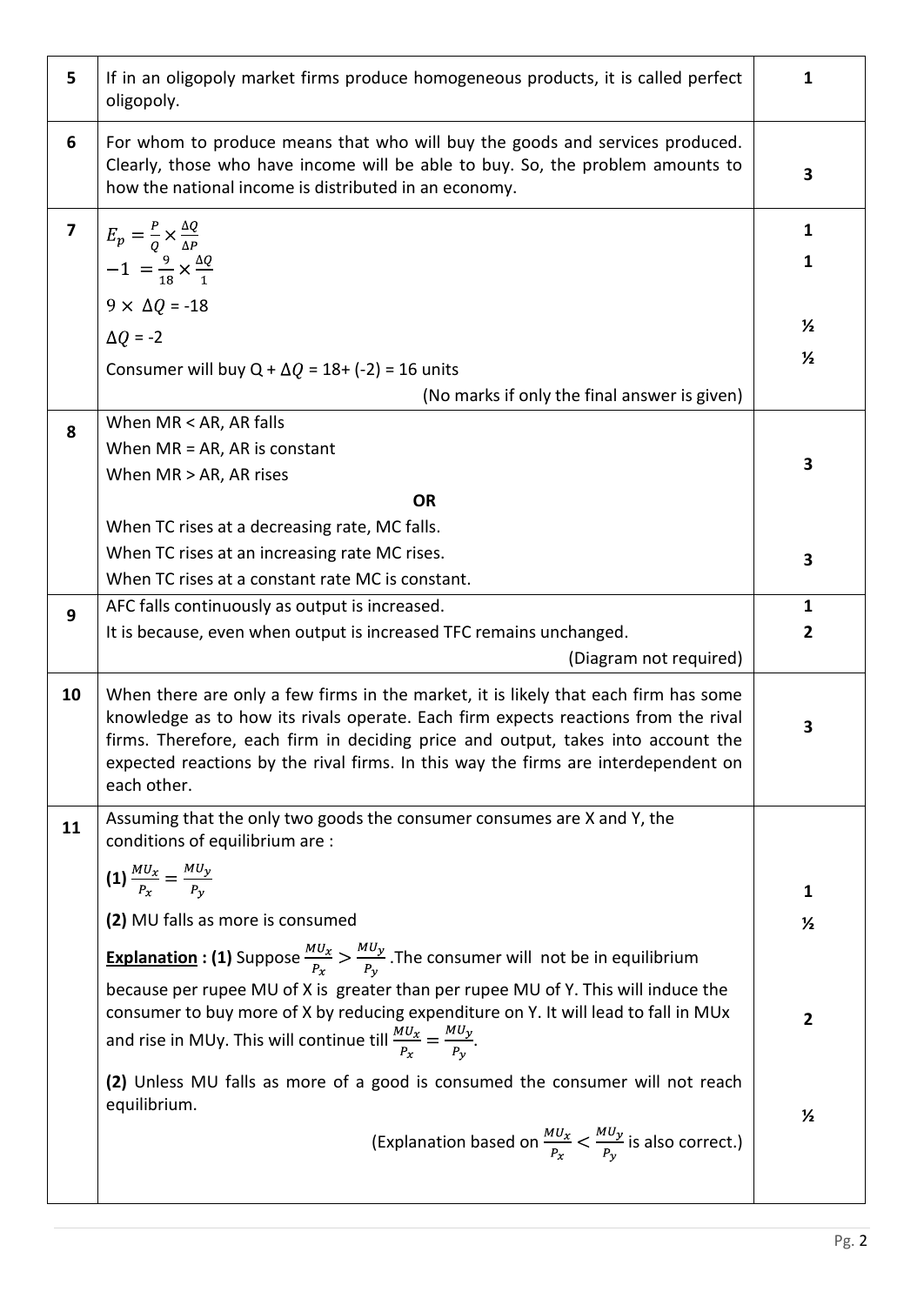|    | <b>OR</b>                                                                                                                                                                                                                                                                                                                                             |     |  |  |  |  |
|----|-------------------------------------------------------------------------------------------------------------------------------------------------------------------------------------------------------------------------------------------------------------------------------------------------------------------------------------------------------|-----|--|--|--|--|
|    | Given $\frac{MU_A}{P_A} = \frac{MU_B}{P_B}$ (Consumer is in equilibrium)                                                                                                                                                                                                                                                                              |     |  |  |  |  |
|    | Given that $P_B$ falls, then                                                                                                                                                                                                                                                                                                                          |     |  |  |  |  |
|    | $\frac{MU_A}{P_A} < \frac{MU_B}{P_B}$ (Or $\frac{MU_B}{P_B} > \frac{MU_A}{P_A}$ )                                                                                                                                                                                                                                                                     |     |  |  |  |  |
|    | Since per rupee MU of B is higher than per rupee MU of A, the consumer will<br>reduce expenditure on A and increase that on B. So, when $P_B$ falls, demand for B<br>rises.                                                                                                                                                                           | 4   |  |  |  |  |
| 12 | The effect of change in income of the consumer on demand of a good depends<br>upon whether the good is inferior or normal. If the good is normal for the given<br>consumer, its demand is likely to increase with an increase in income. If the good is<br>inferior for the consumer, its demand is likely to decrease with an increase in<br>income. | 4   |  |  |  |  |
| 13 | There are three phases of change in MP :                                                                                                                                                                                                                                                                                                              |     |  |  |  |  |
|    | (1) MP rises: Because when the variable input is increased, efficient utilization of<br>the fixed inputs takes place due to specialisation. This raises efficiency of the<br>variable input.                                                                                                                                                          |     |  |  |  |  |
|    | (2) MP falls but is positive: Because beyond a point increasing variable input puts<br>pressure on fixed inputs leading to decline in efficiency.                                                                                                                                                                                                     |     |  |  |  |  |
|    | (3) MP continues to fall and is negative: Because there is so much pressure of the<br>variable input on the fixed inputs that total product starts declining.                                                                                                                                                                                         | 4   |  |  |  |  |
|    | (To be marked as a whole. Diagram not required)                                                                                                                                                                                                                                                                                                       |     |  |  |  |  |
| 14 | Let the two goods the consumer consumes be X and Y.<br>The two conditions of equilibrium are :                                                                                                                                                                                                                                                        |     |  |  |  |  |
|    | (1) MRS = $\frac{P_x}{P_x}$                                                                                                                                                                                                                                                                                                                           | 1   |  |  |  |  |
|    | $P_{\nu}$<br>(2) MRS falls as more of X is consumed in place of Y.                                                                                                                                                                                                                                                                                    | 1   |  |  |  |  |
|    | <b>Explanation:</b>                                                                                                                                                                                                                                                                                                                                   |     |  |  |  |  |
|    |                                                                                                                                                                                                                                                                                                                                                       |     |  |  |  |  |
|    | (1) Suppose MRS > $\frac{P_x}{P_y}$ i.e. consumer is not in equilibrium. It means that to obtain                                                                                                                                                                                                                                                      |     |  |  |  |  |
|    | one more unit of X consumer is willing to sacrifice more units of Y as compared<br>to what is required in the market. The consumer buys more of X. MRS falls and<br>continue to fall till it is equal to $\frac{P_x}{P_y}$ and the consumer is in equilibrium.                                                                                        | 3   |  |  |  |  |
|    | (2) Unless MRS falls as consumer consumes more of X, the consumer will not<br>reach equilibrium again.                                                                                                                                                                                                                                                | 1   |  |  |  |  |
|    | (Explanation based on MRS $<\frac{P_x}{P_v}$ is also correct)                                                                                                                                                                                                                                                                                         |     |  |  |  |  |
|    | <b>OR</b>                                                                                                                                                                                                                                                                                                                                             |     |  |  |  |  |
|    | The Three properties are                                                                                                                                                                                                                                                                                                                              |     |  |  |  |  |
|    | (i) IC slopes downwards from left to right.                                                                                                                                                                                                                                                                                                           |     |  |  |  |  |
|    | (ii) IC is strictly convex to the origin.                                                                                                                                                                                                                                                                                                             |     |  |  |  |  |
|    | (iii) IC to the right has higher utility.                                                                                                                                                                                                                                                                                                             | 1x3 |  |  |  |  |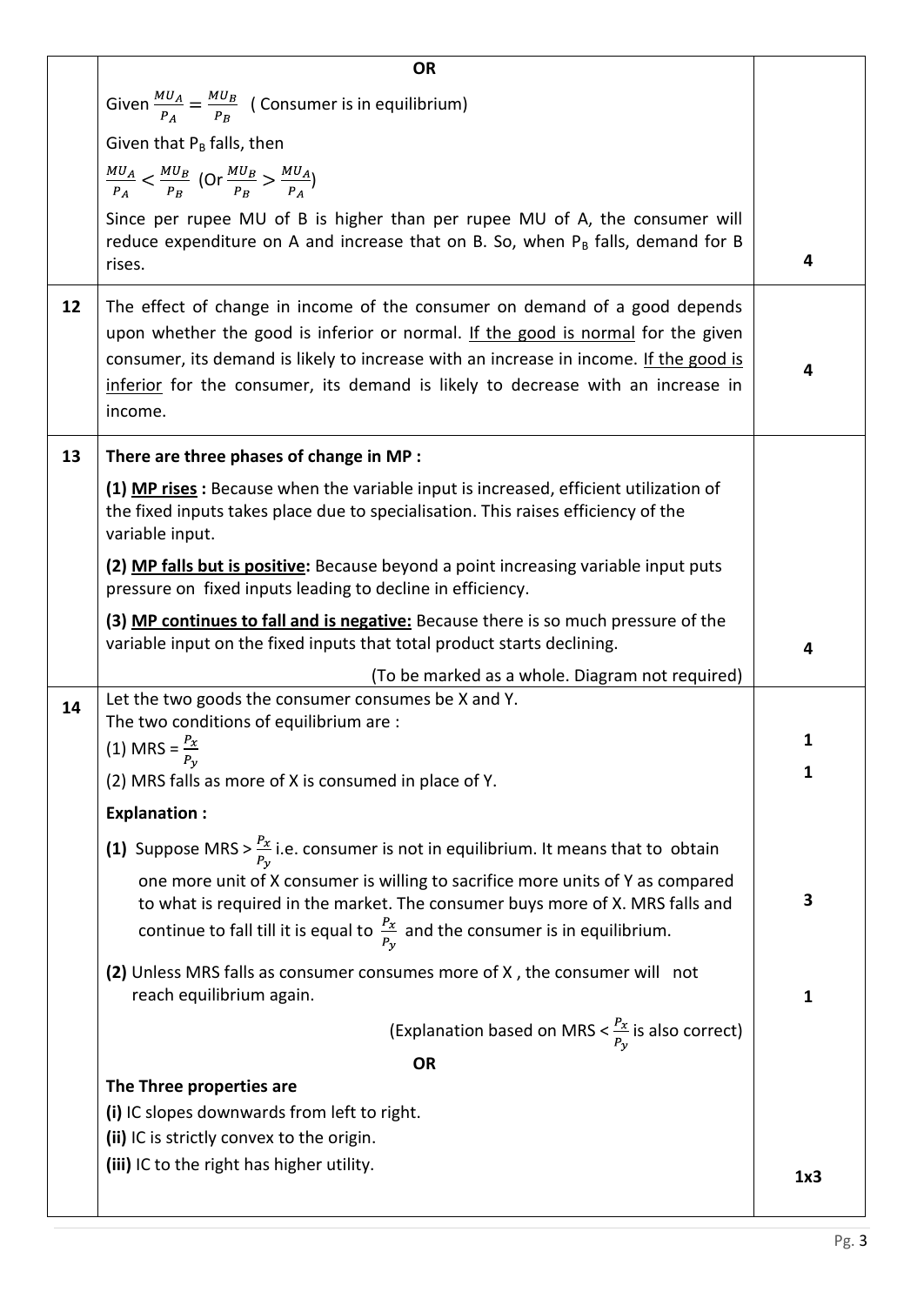|    | <b>Explanation:</b>                                                                           |                |                       |                           |           |                                                                                                                                                                                                                                                                                                                                                                                                                                                                     |                |
|----|-----------------------------------------------------------------------------------------------|----------------|-----------------------|---------------------------|-----------|---------------------------------------------------------------------------------------------------------------------------------------------------------------------------------------------------------------------------------------------------------------------------------------------------------------------------------------------------------------------------------------------------------------------------------------------------------------------|----------------|
|    | satisfaction.                                                                                 |                |                       |                           |           | (1) Slopes downward because to consume more of good X, the consumer must give<br>up some quantity of good Y so that the consumer remains on the same level of                                                                                                                                                                                                                                                                                                       | $\mathbf{1}$   |
|    | of diminishing marginal utility.                                                              |                |                       |                           |           | (2) Strictly convex because it is assumed that MRS continuously falls due to the law                                                                                                                                                                                                                                                                                                                                                                                | $\mathbf{1}$   |
|    | consumption means higher utility.                                                             |                |                       |                           |           | (3) IC to the right has higher utility level because it is assumed that higher                                                                                                                                                                                                                                                                                                                                                                                      | 1              |
| 15 | Output                                                                                        | <b>TR</b>      | <b>TC</b>             | <b>MR</b>                 | <b>MC</b> |                                                                                                                                                                                                                                                                                                                                                                                                                                                                     |                |
|    | 1                                                                                             | $\overline{7}$ | 8                     | $\overline{7}$            | 8         |                                                                                                                                                                                                                                                                                                                                                                                                                                                                     |                |
|    | $\overline{2}$                                                                                | 14             | 15                    | $\overline{7}$            | 7         |                                                                                                                                                                                                                                                                                                                                                                                                                                                                     |                |
|    | 3                                                                                             | 21             | 21                    | 7                         | 6         |                                                                                                                                                                                                                                                                                                                                                                                                                                                                     |                |
|    | 4                                                                                             | 28             | 28                    | 7                         | 7         | Equilibrium                                                                                                                                                                                                                                                                                                                                                                                                                                                         |                |
|    | 5                                                                                             | 35             | 36                    | $\overline{7}$            | 8         |                                                                                                                                                                                                                                                                                                                                                                                                                                                                     | $\overline{2}$ |
|    |                                                                                               |                |                       |                           |           |                                                                                                                                                                                                                                                                                                                                                                                                                                                                     | 1              |
|    | The producer is in equilibrium at 4 units of output<br>Reasons $(1)$ MC = MR                  |                |                       |                           |           |                                                                                                                                                                                                                                                                                                                                                                                                                                                                     | 1              |
|    | (2) MC > MR after equilibrium                                                                 |                |                       |                           |           |                                                                                                                                                                                                                                                                                                                                                                                                                                                                     | 1              |
|    | <b>Profit</b> = $TR - TC = 28 - 28 = 0$                                                       |                |                       |                           |           |                                                                                                                                                                                                                                                                                                                                                                                                                                                                     | 1              |
|    |                                                                                               | Price          | $P_2$<br>$P_{1}$<br>O |                           | $Q_1$     | $\Delta_{\mathbf{D}_\parallel}$<br>Q2.<br>Quantity<br>$OP_1$ is the equilibrium price and $OQ_1$ is equilibrium quantity. When demand<br>increases, the demand curve shifts to the right. D2 is new demand curve.<br>- This creates an excess demand $E_1A_1$ at the existing price OP <sub>1</sub> .<br>- The excess demand causes competition among buyers resulting in rise in price.                                                                            |                |
|    | price OP <sub>2</sub> and higher quantity OQ <sub>2</sub> .<br><b>For the Blind Candidate</b> |                |                       | Excess demand is reduced. |           | - Rise in price leads to fall in demand and rise in supply as indicated by the arrows.<br>- These changes continue till the market reaches new equilibrium at $E_2$ with a higher<br>Increase in demand result in excess demand<br>It causes competition among buyers resulting in rise in price<br>Price rise reduces demand and increases supply.<br>These changes continue till demand and supply are equal at new price.<br>New price is higher than old price. | 4<br>6         |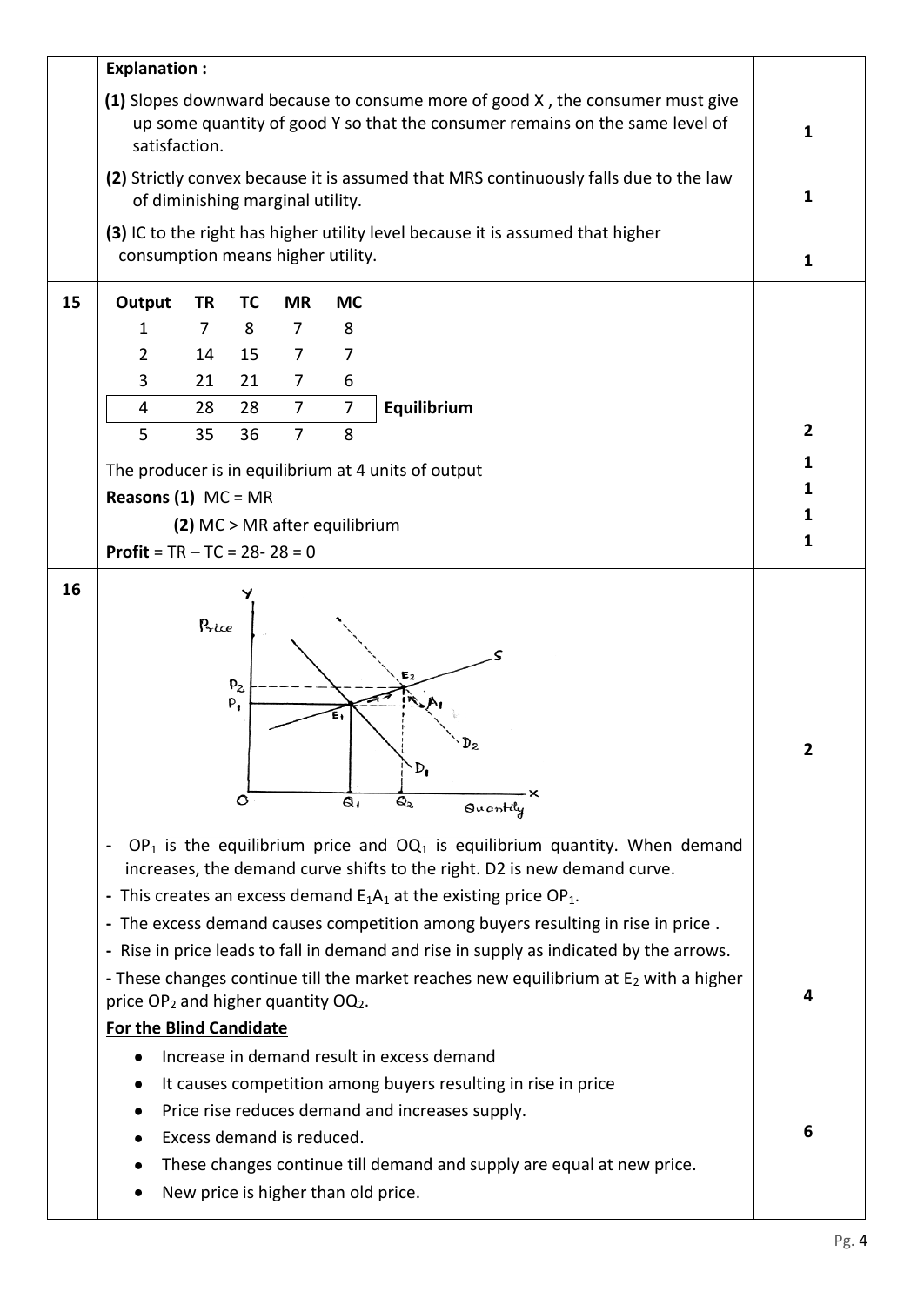|    | <b>SECTION - B</b>                                                                                                                                                                                                                                                                                                                |                |
|----|-----------------------------------------------------------------------------------------------------------------------------------------------------------------------------------------------------------------------------------------------------------------------------------------------------------------------------------|----------------|
| 17 | The deposits which can be withdrawn from the banks on demand, through cheques.                                                                                                                                                                                                                                                    | $\mathbf{1}$   |
| 18 | Involuntary unemployment occurs when those who are able and willing to work at<br>the going wage rate do not get work.                                                                                                                                                                                                            | 1              |
| 19 | MPC is the ratio of 'change in consumption expenditure' to 'change in income'                                                                                                                                                                                                                                                     | $\mathbf{1}$   |
| 20 | Government budget is an annual financial statement showing estimated receipts<br>and estimated expenditure of government.                                                                                                                                                                                                         | $\mathbf{1}$   |
| 21 | 'Balance of trade' refers to 'export of goods' less 'import of goods' during a given<br>year.                                                                                                                                                                                                                                     | $\mathbf{1}$   |
| 22 | Externalities refer to the benefits (or harms) a firm or an individual causes to<br>another for which it is not paid (or penalised)                                                                                                                                                                                               | $\mathbf{1}$   |
|    | Example : Polluting river by an oil refinery Or any other relevant example.                                                                                                                                                                                                                                                       | $\mathbf{1}$   |
|    | <b>Impact:</b> Reduces welfare through negative effect on health                                                                                                                                                                                                                                                                  | $\mathbf{1}$   |
| 23 | The significance of money as a store of value is that money can be stored for use in<br>future. One can use one's present income in future because money comes in<br>convenient denominations and is easily portable.                                                                                                             | 3              |
|    | <b>OR</b>                                                                                                                                                                                                                                                                                                                         |                |
|    | Medium of exchange function has solved the problem of double coincidence of<br>wants. The buyer can pay money to the seller and the seller in turn can buy what<br>he wants to buy. Money facilitates the exchange.                                                                                                               | 3              |
| 24 | (i) Expenditure on collection of taxes is revenue expenditure because it neither<br>creates any asset nor reduces any liability.                                                                                                                                                                                                  | $1\frac{1}{2}$ |
|    | (ii) Expenditure on purchasing computers is capital expenditure because it creates<br>assets.                                                                                                                                                                                                                                     | $1\frac{1}{2}$ |
| 25 | Deficit in the BOP occurs when autonomous foreign exchange receipts fall short of<br>autonomous foreign exchange payments. Autonomous transactions are those<br>which are not influenced by other transactions in the BOP.                                                                                                        | 3              |
| 26 | Increasing import duty on gold will make imports of gold costly. It will reduce<br>demand for import of gold and consequently of foreign exchange. Supply of foreign<br>exchange remaining unchanged, price of foreign exchange is likely to fall.                                                                                | 3              |
| 27 | Money supply refers to the stock of money in the country on a particular day. It has<br>two components: Currency with public outside the banks and demand deposits<br>with banks. Demand deposits are deposits which can be withdrawn by writing<br>cheque. Both these are directly usable for carrying out transactions at will. | 4              |
|    | <b>OR</b>                                                                                                                                                                                                                                                                                                                         |                |
|    | Lending of money by the Central Bank to commercial banks in times of emergent<br>need is referred to as the 'lender of last resort' function of the central bank.                                                                                                                                                                 | 4              |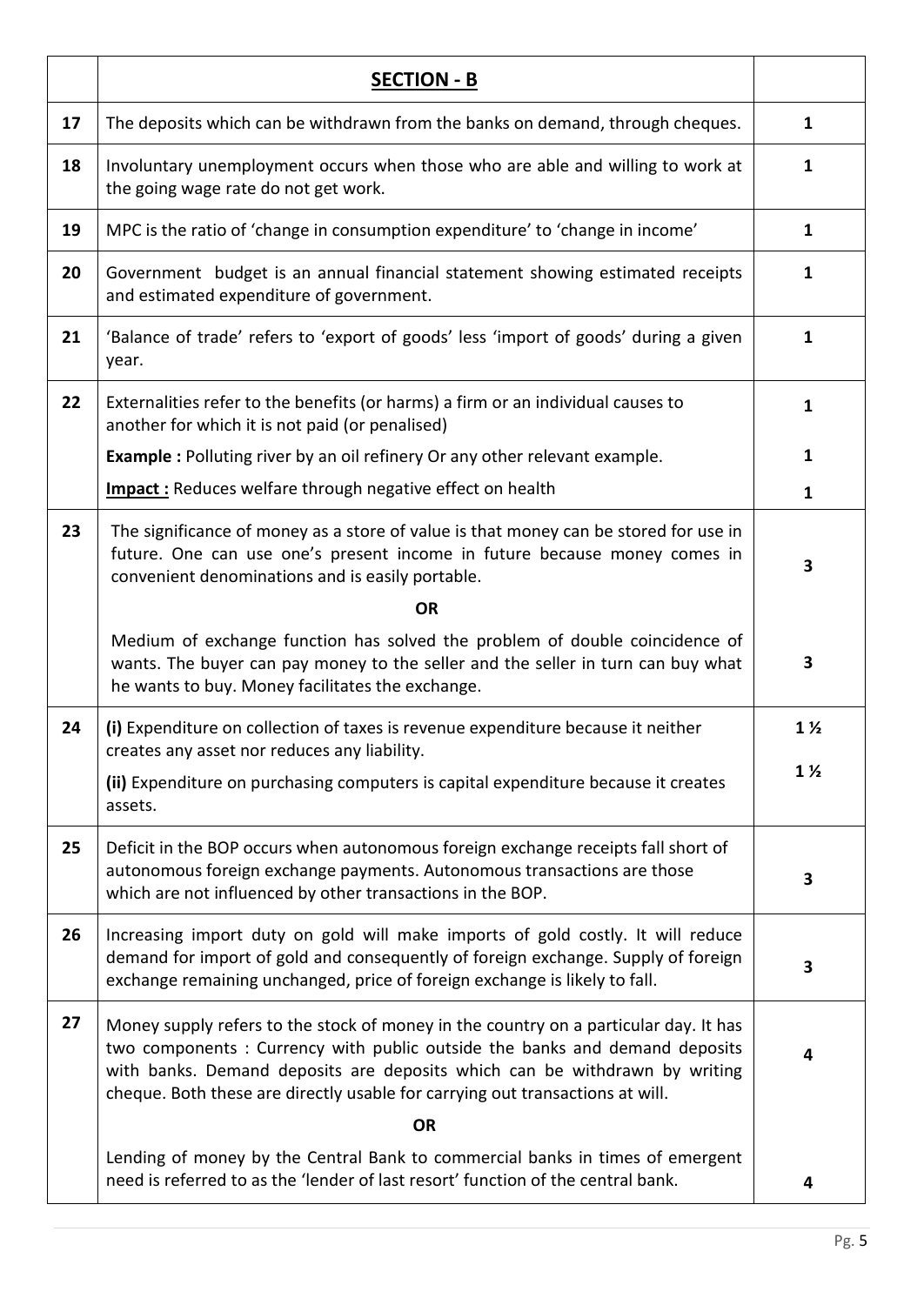|                | 28 | $Y = \overline{C} + MPC(Y) + I$                                                                                                                                                                                                                                                                                                  |                |  |  |  |  |  |  |
|----------------|----|----------------------------------------------------------------------------------------------------------------------------------------------------------------------------------------------------------------------------------------------------------------------------------------------------------------------------------|----------------|--|--|--|--|--|--|
|                |    | $1000 = 200 + (1 - .25)1000 + I$                                                                                                                                                                                                                                                                                                 |                |  |  |  |  |  |  |
|                |    | $I = 1000 - 200 - 750$                                                                                                                                                                                                                                                                                                           | $1\frac{1}{2}$ |  |  |  |  |  |  |
|                |    | $I = 50$                                                                                                                                                                                                                                                                                                                         | 1              |  |  |  |  |  |  |
|                |    | (No marks if only the final answer is given)                                                                                                                                                                                                                                                                                     |                |  |  |  |  |  |  |
| <del>ॶ</del> ॣ | 29 | Increased expenditure by government on public goods like defence, maintaining<br>law and order etc. increases their availability to the people of the country. For<br>example more expenditure on maintaining law and order raises the sense of<br>security among the people. Any such expenditure raises welfare of the people. |                |  |  |  |  |  |  |
|                |    | (To be marked as a whole)                                                                                                                                                                                                                                                                                                        |                |  |  |  |  |  |  |
|                | 30 | $= ii + iv + x - vi - v + iii - ix$<br>NI                                                                                                                                                                                                                                                                                        |                |  |  |  |  |  |  |
|                |    | $= 600 + 100 + 110 - 20 - 120 + 20 - 5$                                                                                                                                                                                                                                                                                          | $1\frac{1}{2}$ |  |  |  |  |  |  |
|                |    | $= Rs. 685$ Arab.                                                                                                                                                                                                                                                                                                                | $\frac{1}{2}$  |  |  |  |  |  |  |
|                |    | $GNDI = N I + vii + v - ii - i$                                                                                                                                                                                                                                                                                                  | $\mathbf{1}$   |  |  |  |  |  |  |
|                |    | $= 685 + 35 + 120 - 20 - (-15)$                                                                                                                                                                                                                                                                                                  | $\frac{1}{2}$  |  |  |  |  |  |  |
|                |    | $= Rs 835$ Arab                                                                                                                                                                                                                                                                                                                  | $\frac{1}{2}$  |  |  |  |  |  |  |
|                |    | (No marks if only the final answer is given)                                                                                                                                                                                                                                                                                     |                |  |  |  |  |  |  |
|                | 31 | (i) Fees paid to mechanic by a firm is not included because it is an intermediate<br>cost of the firm.                                                                                                                                                                                                                           |                |  |  |  |  |  |  |
|                |    | (ii) Interest paid by an individual is not included because the loan is taken to meet<br>consumption expenditure and therefore interest paid on such a loan is not a factor<br>payment.                                                                                                                                          | $\overline{2}$ |  |  |  |  |  |  |
|                |    | (iii) Expenditure on purchasing car by a firm is included because it is an investment<br>expenditure, a final expenditure.                                                                                                                                                                                                       | $\overline{2}$ |  |  |  |  |  |  |
|                |    | (No marks if the reason is not given)                                                                                                                                                                                                                                                                                            |                |  |  |  |  |  |  |
|                | 32 | AD<br>45'<br>M                                                                                                                                                                                                                                                                                                                   | $\mathbf{1}$   |  |  |  |  |  |  |
|                |    | Income<br>The national income is in equilibrium when $AD = AS$ . In the figure the equilibrium is<br>at E, the intersection of the AD curve and the 45° line. The equilibrium income is<br>OM.                                                                                                                                   | $\overline{2}$ |  |  |  |  |  |  |